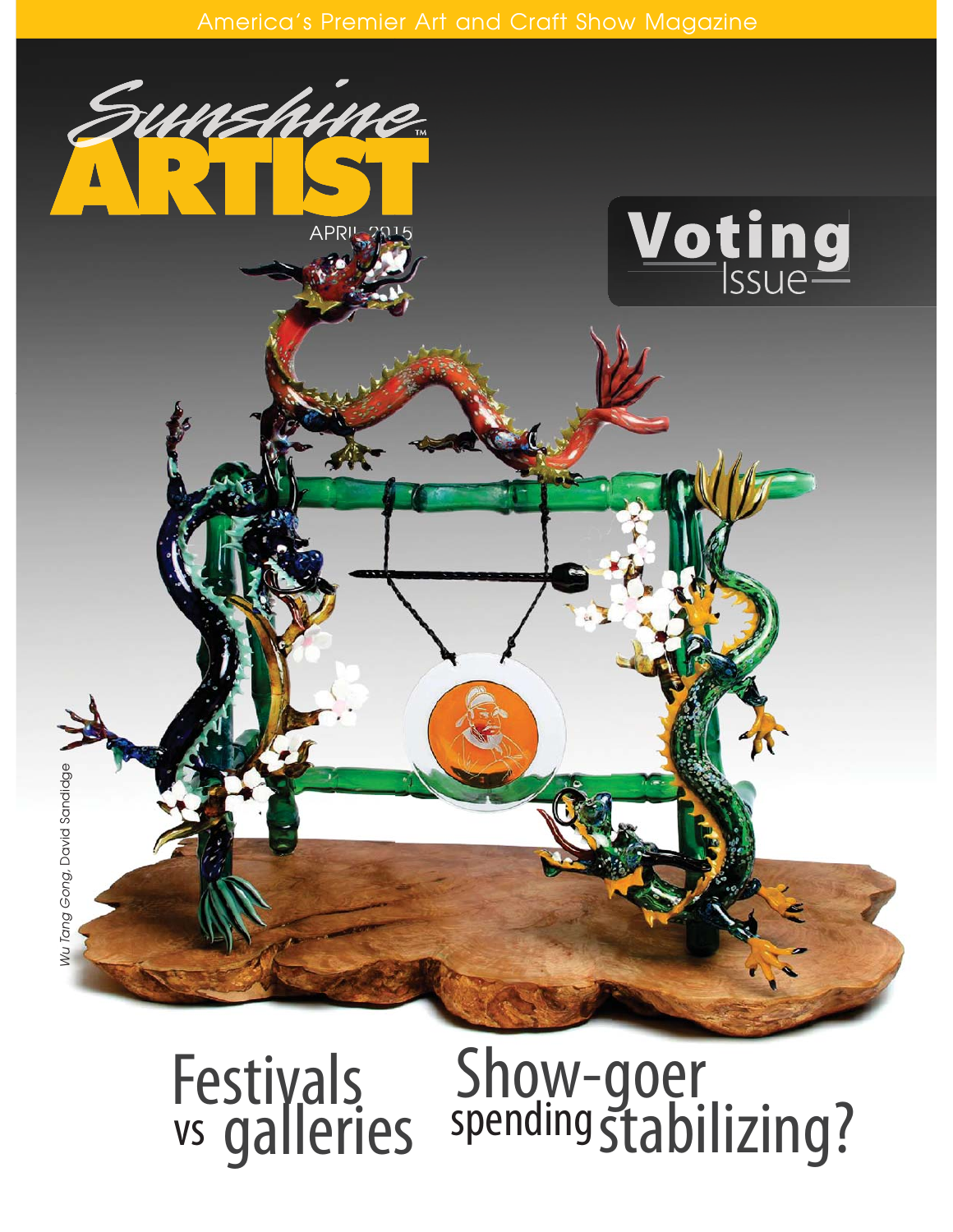memoration of the Grand Opening of ats Treasures of the Walt Disney Archiveness of the Walt Disney Archive July 5, 2012 <sup>esented</sup> with Appreciation to the sated with Appreciation to the Library<br><sup>San</sup> Presidential Foundation & Library

Mickey Mouse Jellybean Jar (Mickey Mouse © Walt Disney Co.)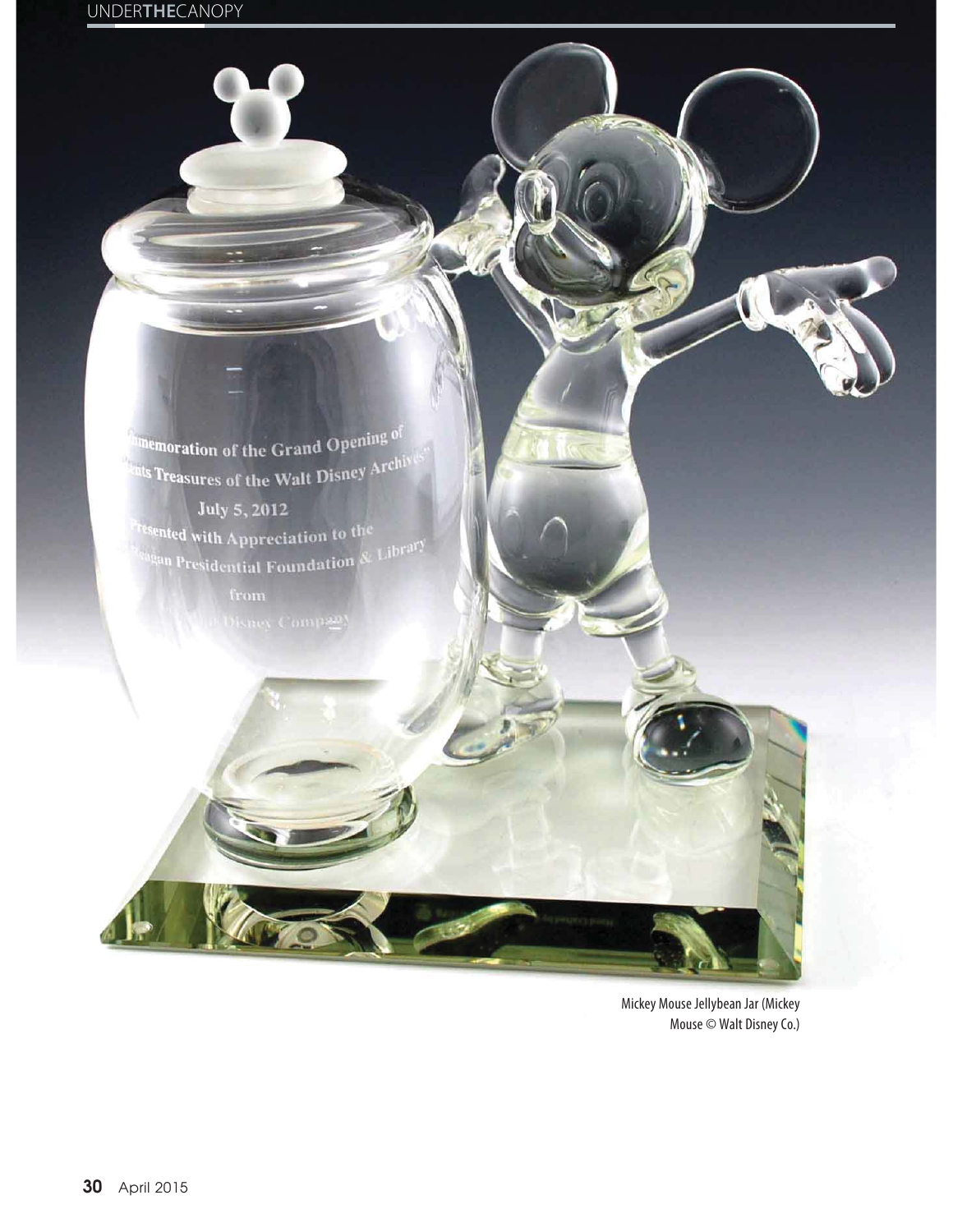## Endless new horizons David Sandidge

By Nate Shelton *SA* Managing Editor



Not all artists find their calling at a young age. When they do, though, that first blast of encouragement frequently comes from an older relative or mentor. Sometimes it's a teacher. Other times, perhaps it stems from a parent, grandparent or even a sibling — or, as in the case of glassblower David Sandidge, a parent's sibling. Specifically, his uncle Donald.

"He inspired me at a young age to draw and sculpt with clay," Sandidge recalled. "I knew then that 3-D was more of an attraction to me."

Also serving as heavy  $-$  and as you'll soon see, fateful  $$ motivation for him was Walt Disney World. After his family moved to Central Florida from Virginia, Sandidge's father, who was a musician in the U.S. Navy, was part of the Magic Kingdom's opening-day ceremonies. Sandidge and the rest of his family were lucky enough to be there, too, and the young artist became fascinated by a glassblower's demonstration.

At age 15, he got serious about following that muse and found work as an apprentice at a local factory that produced small, lampworked glass figurines. As Sandidge put it, "I got hooked early on."

Upon landing that gig, he worked with glass every day after school, and he's stuck with the medium in the decades since. "I feel fortunate that working with glass all these years saved me



Former First Lady Nancy Reagan receiving Sandidge's Mickey Mouse Jellybean Jar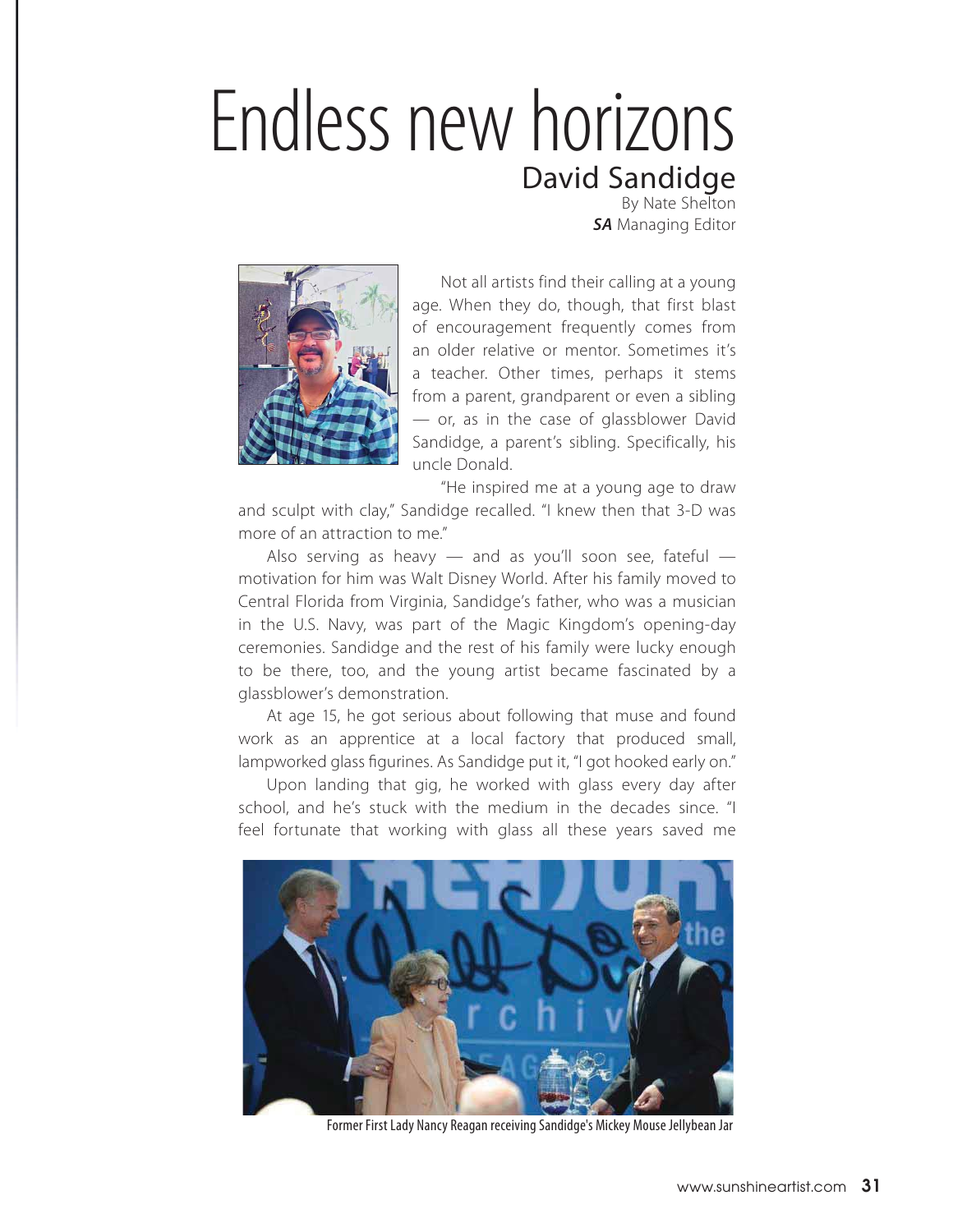from bouncing from one bad job fro to another," he said. "Now, 35 years into my glass career, I'm still looking forward every day to the next new horizon glass will bring me to."

Although coming up with fresh, innovative designs and techniques is the most challenging aspect of his job, Sandidge said it's actually become easier for him to find inspiration as he's gotten older — but he's also quick to point out that it's fleeting. "You have to make the most of it when you can," he acknowledged.

To that end, Sandidge tends to sketch his ideas as they come to him. Usually, after through other imagery for guidance, his next step is to create the imagined piece in small scale as a study to save both time and material expense. Once that process is complete, he's ready to start crafting his newest work of art. work looking

> "Through experience," he said, "an artist builds confidence artist b as well as an understanding of what works and what doesn't."

asked about his overriding vision, he points to the glories of nature itself. "Unless glass is being molded or pressed or cut," Sandidge explained, "the natural flow of n When

the material in its molten state lends mo itself perfectly to natural curves and n contours."

Perhaps unsurprisingly given his love of the medium, Sandidge said, "I don't think I would work with anything that didn't involve glass." At the same time, he is interested in adding other mediums to the mix if they share a happy synergy with his chosen material. "Glass and metal go so well together," he teased.

Fittingly, Sandidge's talent and a key source of early inspiration led to what is arguably the brightest highlight of his career: many years spent working with and demonstrating glass in Walt Disney theme parks worldwide, including those in California, Florida, Hong Kong, Paris and Tokyo.

"I made some very special, limited-edition Disney character pieces through the years," he said, "and was honored to make some Disney pieces that were presented to such notables as Michael Eisner, Rosa Parks, Nancy Reagan and many of the retiring Disney executives.

"My Disney pieces have become highly collectible and are sometimes found on the secondary market selling for double or triple the original price."

Not content with crafting commercial — albeit highly artistic — creations for Disney, Sandidge kept working on his own independent designs, too. What's more, he found art festivals to be a perfect vehicle for getting his original work to eager buyers, having done his first event 29 years ago.

"By the time I was 21 years old,

Oriental Dragon